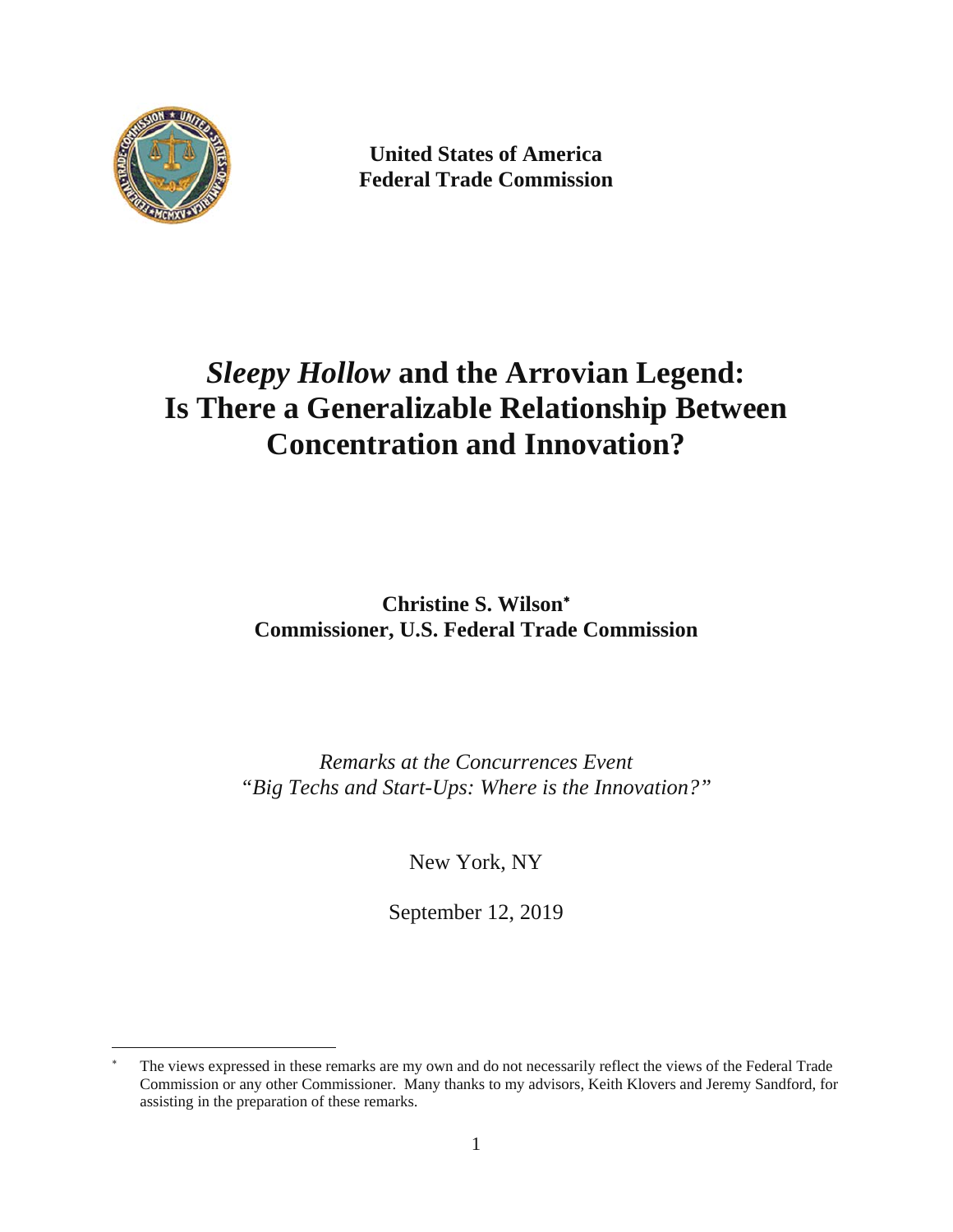## **I. INTRODUCTION**

Good evening! Many thanks to Concurrences and Nicolas Charbit for inviting me here today, to Frédérick Jenny for moderating, and to Isabelle de Silva for joining me in sharing thoughts on tonight's topic. Specifically, we've been asked to address "Big Techs and Start-Ups: Where is the Innovation?"<sup>1</sup> Given the growing focus on the acquisition of nascent competitors by large tech firms, the question is timely.

Before I begin, I must give the standard disclaimer: The views I express today are my own, and do not necessarily reflect the views of the U.S. Federal Trade Commission or any other Commissioner.

Many commentators assert that the acquisition of nascent competitors necessarily reduces competition. There are two strains of this argument. First, many today believe that small firms are inherently more innovative than large ones, so that the acquisition of a small firm by a large one necessarily reduces innovation.<sup>2</sup> A few others have argued that some famous corporate behemoths, like AT&T and IBM, were less innovative before they faced antitrust suits.<sup>3</sup>

<sup>&</sup>lt;sup>1</sup> Of course, I am not the first sitting FTC Commissioner to consider the nature of innovation and its role in competition policy. *See, e.g.*, Terrell McSweeney & Brian O'Dea, *Data, Innovation, and Potential Competition in Digital Markets – Looking Beyond Short-Term Price Effects in Merger Analysis*, CPI ANTITRUST CHRONICLE, Feb. 2018, at 7, https://www.competitionpolicyinternational.com/wp-content/uploads/2018/02/AC\_February.pdf; J. Thomas Rosch, Comm'r, FTC, Remarks at the USC Gould School of Law 2010 Intellectual Property Institute, Promoting Innovation: Just How "Dynamic" Should Antitrust Law Be?, at 3, Mar. 23, 2010, *available at*  https://www.ftc.gov/sites/default/files/documents/public\_statements/promoting-innovation-just-how-dynamic-

should-antitrust-law-be/100323uscremarks.pdf

<sup>2</sup>*See, e.g.*, John W. Lettieri, Testimony before the U.S. Senate Committee on Small Business and Entrepreneurship, America Without Entrepreneurs: The Consequences of Dwindling Startup Activity, June 29, 2016, https://www.sbc.senate.gov/public/\_cache/files/0/d/0d8d1a51-ee1d-4f83-b740-

 have less of a reason to innovate and more ability to raise prices"); David Dayen, *Bring Back Antitrust*, AMERICAN concentration and novel abuses of market power" are "harming consumers, workers, and innovators" because, in part, "[t]he case of retractable technologies shows how monopolies can inhibit innovation, by preventing start-ups 515e46e861dc/7F75741C1A2E6182E1A5D21B61D278F3.lettieri-testimony.pdf (arguing that a "startup slowdown" means "less innovation" and "less competition" and that "[w]ithout healthy competition [from startups], incumbents PROSPECT (Fall 2015), *available at https://prospect.org/article/bring-back-antitrust-0* (arguing that "economic from getting products out" and noting that "[t]he New America Foundation found start-ups fell 53 percent between 1977 and 2010").

<sup>3</sup>*See, e.g.*, Jonathan Taplin, *Can the Tech Giants Be Stopped?*, WALL ST. J., July 14, 2017, *available at*  https://www.wsj.com/articles/can-the-tech-giants-be-stopped-1500057243 (arguing, among other things, that "[t]he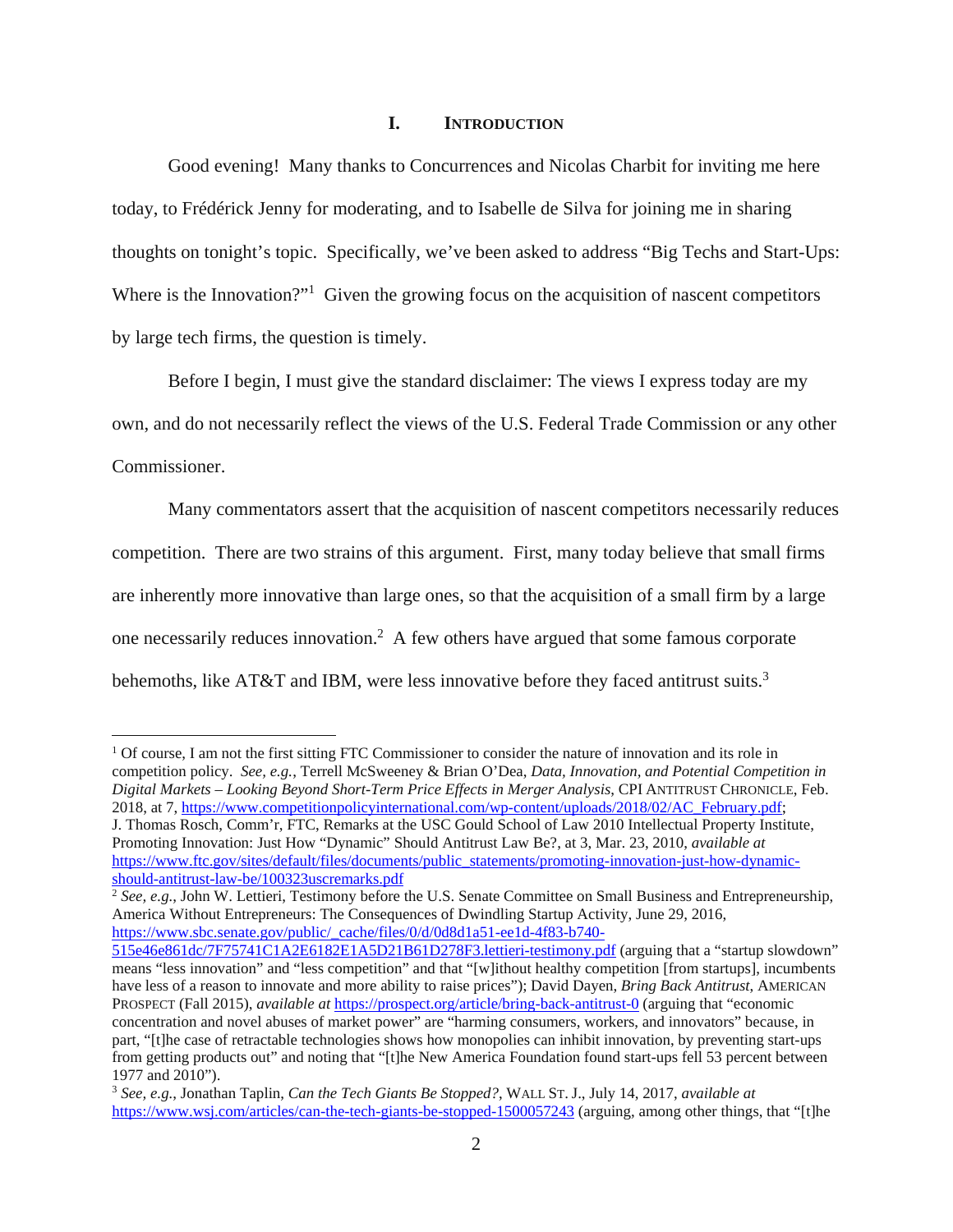reduces competition.<sup>4</sup> Second, some believe that more concentrated industries are as a rule less innovative than less concentrated ones, and therefore any acquisition that increases concentration necessarily

Some trace these arguments to work by Kenneth Arrow, a Nobel Prize-winning economist. In what is commonly called the "Arrow vs. Schumpeter" debate, Schumpeter supposedly championed the opposing view that monopolists are more innovative.

Some commentators today claim that subsequent empirical research has unambiguously proven Arrow's hypothesis that small firms are more likely to innovate, and disproven Schumpeter's hypothesis to the contrary. Whether this claim is true could have significant implications for the hot button issue of killer acquisitions, and for that reason it is worthy of our time this evening.

A closer look at the evidence reveals that this narrative is actually more legend than fact. As I will explain tonight, folks often oversimplify both Arrow and Schumpeter's arguments to create a stark dichotomy.<sup>5</sup> This treatment unfortunately glosses over important assumptions, limitations, and qualifications that make their theoretical models poor metaphors for today's markets. Characterizations of the empirical literature are likewise distorted. For that reason, and for simplicity, I will call the modern adaptation of Arrow's work – espoused by Professor Tim Wu, Senator Warren, and others<sup>6</sup> – the "Arrovian legend."<sup>7</sup>

astonishing technological revolution of the past half-century would never have occurred without the impetus of three seminal antitrust prosecutions," against AT&T (1956), IBM, and Microsoft, which distracted large firms or forced them to cede licenses or markets to new entrants).

<sup>&</sup>lt;sup>4</sup> See infra notes 11-12 and accompanying text.<br><sup>5</sup> See, e.g., Open Markets Institute, Innovation & Monopoly, https://openmarketsinstitute.org/explainer/innovationand-monopoly/ (last visited Sept. 12, 2019) ("Influenced by Joseph Schumpeter, these libertarians argued that monopolists would be the most innovative companies of all, because they could capture all of the profits from their new inventions without facing any competition.").

<sup>&</sup>lt;sup>6</sup> See infra notes 11-12 and accompanying text.

 hear in the modern debate surrounding the acquisition of nascent competitors. <sup>7</sup> To be clear, my quibble here is not with Arrow's work, but rather with the oversimplified version of it we now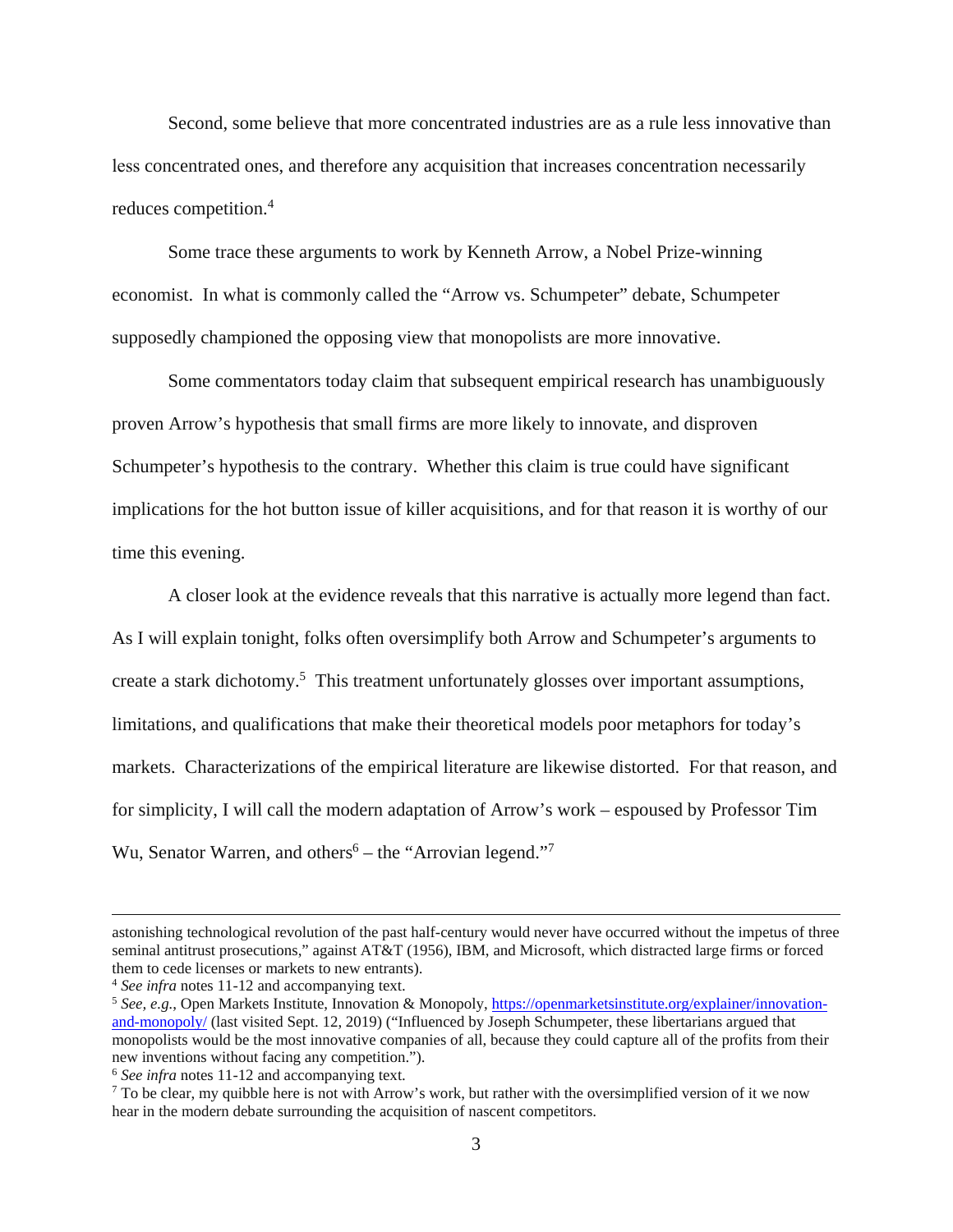Of course, legends are part of the landscape here in the United States. For example, Silicon Valley is home to real-life unicorns with names like Uber, Pinterest, and Peloton.<sup>8</sup> The conquistador Ponce de Leon supposedly was convinced that the mythical Fountain of Youth could be found somewhere in my native Florida.<sup>9</sup> And, about twenty miles north of where we sit tonight, the famous Headless Horseman of Sleepy Hollow haunts the hamlet of Tarrytown, New York. $10$ 

Unlike some of those tales, the Arrovian legend is of much greater practical importance. If we believe that startups and less concentrated industries are more innovative, then we should block many of the acquisitions we see in the digital sector. This belief also may cause us to second-guess decisions to approve earlier acquisitions in this industry. (As an aside, I am a big proponent of conducting retrospectives to analyze how previous enforcement decisions played out, with the goal of refining current enforcement approaches accordingly.)

Yet the reality is that economists cannot find a simple relationship between innovation and market structure. In fact, the studies are all over the map, finding that innovation is sometimes maximized by monopoly, other times by oligopoly, and yet other times by perfect competition. But these studies do consistently find that our ability to predict the relationship between innovation and competition improves significantly if we add other variables – namely, (i) innovation-level factors, (ii) industry-level factors, and (iii) firm-level factors. The clear

 "venture-backed companies privately valued at \$1 billion or more"); Stephanie Stamm, *How Tech Unicorns Are*  <sup>8</sup>*See, e.g.*, Justin Lahart, *Public Markets Expose the Myth of the Unicorn*, Wall St. J., May 23, 2019, *available at*  https://www.wsj.com/articles/public-markets-expose-the-myth-of-the-unicorn-11558627761 (defining unicorns as *Raking In Cash but Losing Big Money*, WALL ST. J., Mar. 29, 2019, *available at* https://www.wsj.com/articles/howtech-unicorns-are-raking-in-cash-but-losing-big-money-11553857200 (identifying Uber, Pinterest, Peloton, and several other firms as unicorns).

<sup>9</sup>*See, e.g.,* Willie Drye, *Fountain of Youth*, NATIONAL GEOGRAPHIC, https://www.nationalgeographic.com/archaeology-and-history/archaeology/fountain-of-youth/ (last accessed Sept. 11, 2019).

 small market town or rural port, which by some is called Greensburgh, but which is more generally and properly known by the name of Tarry Town"). <sup>10</sup> WASHINGTON IRVING, THE LEGEND OF SLEEPY HOLLOW 1 (Project Gutenberg 2008) (1820) (setting the tale in "a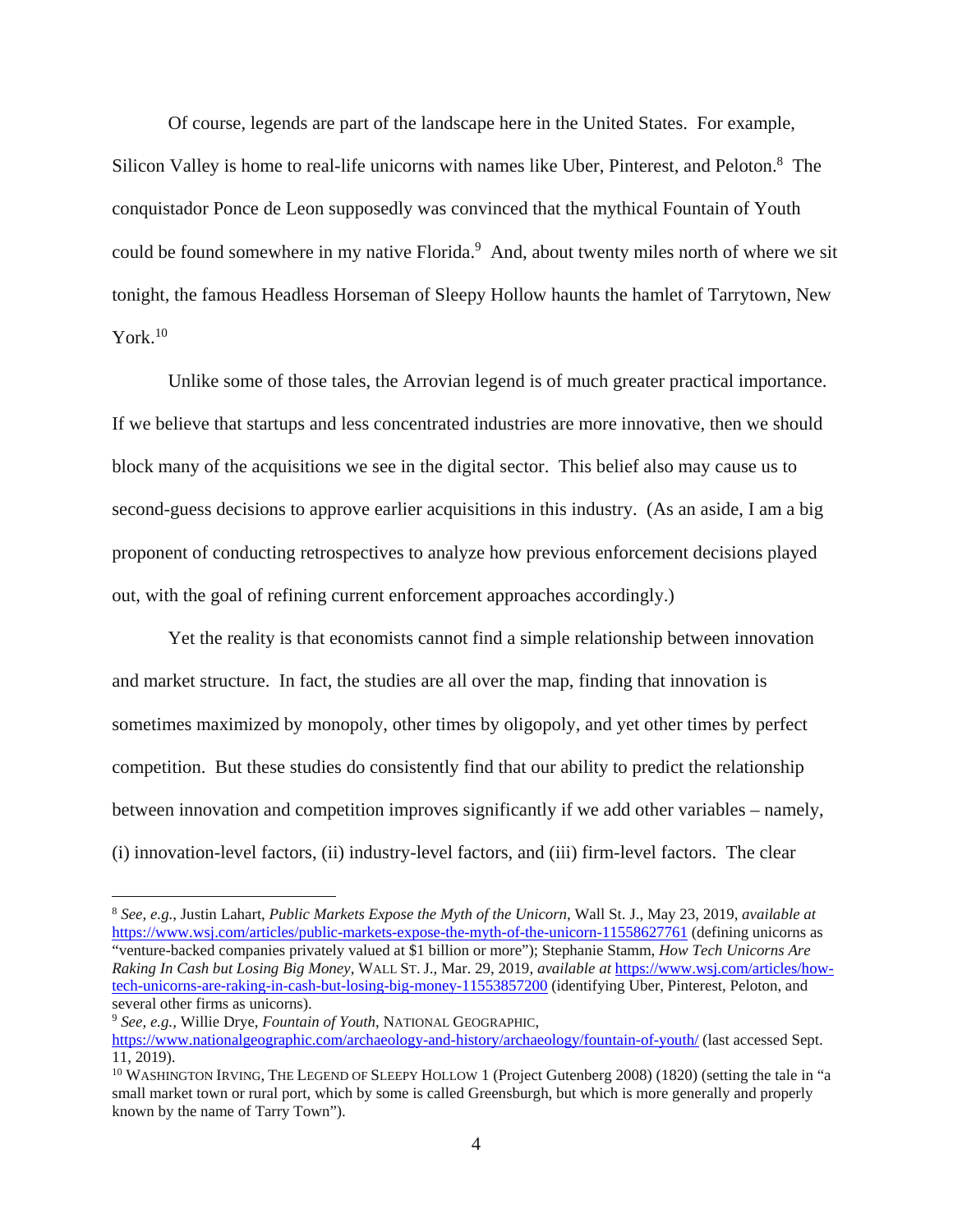message is that when we're assessing innovation, we should conduct a holistic evaluation more closely tethered to the facts at hand.

#### **II. TODAY'S ARROVIAN LEGEND**

monopolized or dominated by a 'big three' or 'big four.'"<sup>11</sup> Despite this nuance, many in Washington believe the answer to tonight's question is obvious: Small firms *must* be more innovative than large ones. For example, Tim Wu recently testified before Congress that we could increase innovation in technology sectors by imposing greater regulations and stepping up antitrust enforcement because "[o]ver the last century, competitive, open sectors — ecosystems — have proved themselves superior to those

 innovation."14 Wu is not alone. Senator Warren argues that breaking up Big Tech will increase the pace of innovation in digital markets.12 Similarly, when serving as Chairman of the Council of Economic Advisors under President Obama, Jason Furman argued that "doing nothing" about increasing market concentration in technology markets "risks a slowdown in innovation."<sup>13</sup> And Lina Khan, who now staffs the Antitrust Subcommittee of the U.S House of Representatives, wrote that "monopolies and oligopolies produce a host of harms," including "retard[ing]

I fear that some of these treatments gloss over the nuance we see in the empirical literature. Perhaps this oversimplification reflects a laudable instinct to synthesize the mass of

-

<sup>&</sup>lt;sup>11</sup> Tim Wu, Where New Industries Get Their Start: Rebooting the Startup Economy, Testimony before the Committee on the Judiciary, at 4, July 16, 2019, *available at* 

<sup>&</sup>lt;sup>12</sup> Elizabeth Warren, Tweet, June 2, 2019, 5:12 PM, https://twitter.com/ewarren/status/1135338528102133760

<sup>(&</sup>quot;Google has too much power, and they're using that power to hurt small businesses, stifle innovation, and tilt the playing field against everyone else," which is why she has "a plan to break up Google and the other big tech companies.").

 Hearing on Market Concentration, DAF/COMP/WD(2018)67, at ¶ 22. <sup>13</sup> Jason Furman, Note to the OECD Directorate for Financial and Enterprise Affairs, Competition Committee,

<sup>14</sup> Lina M. Khan, *The Ideological Roots of America's Market Power Problem*, YALE L.J. FORUM 960, 961 (June 4, 2018), *available at* https://www.yalelawjournal.org/forum/the-ideological-roots-of-americas-market-power-problem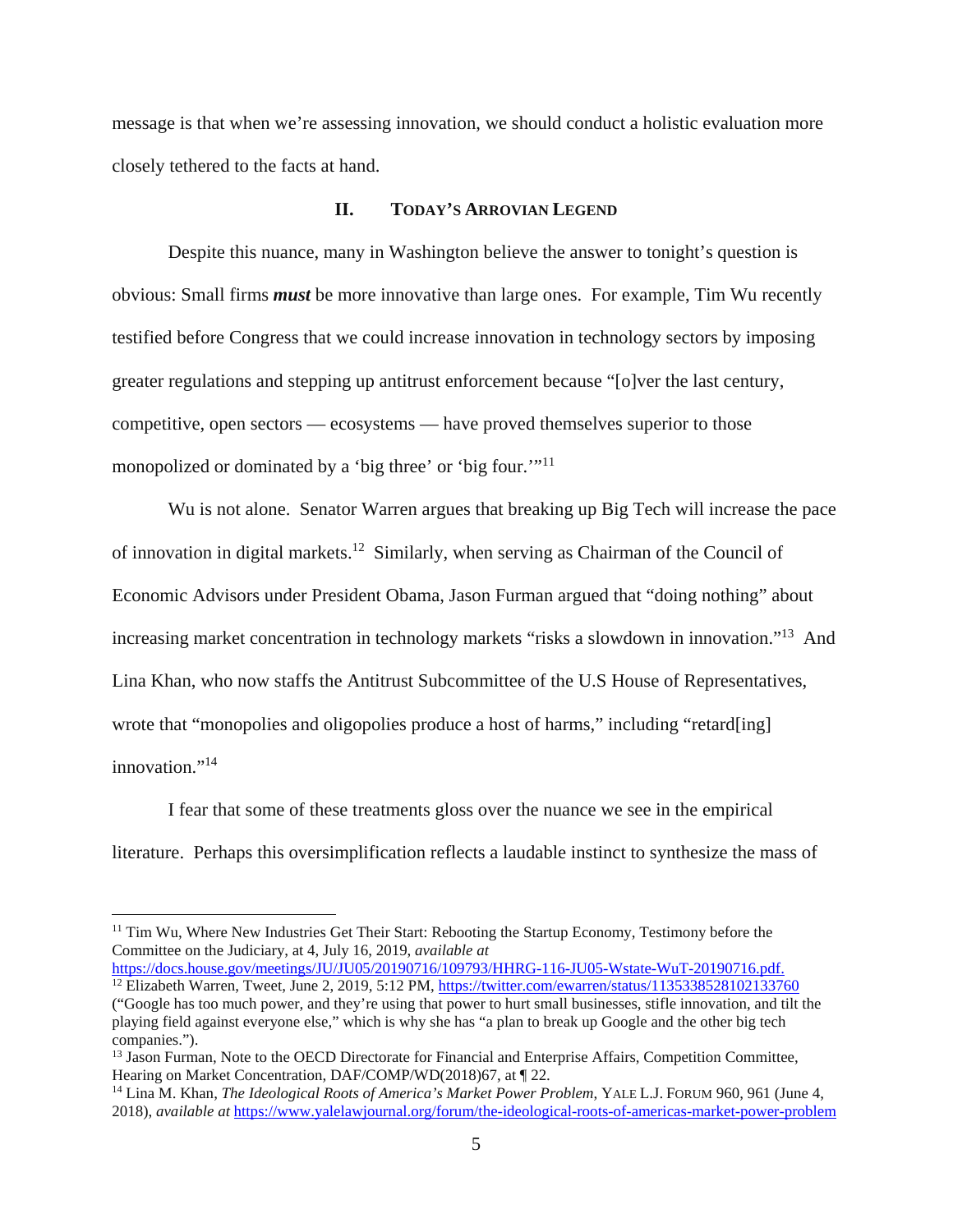empirical evidence into a simple, administrable rule. But, whatever the origin, the result is that we have created a legend, and one that grows with each retelling.<sup>15</sup>

Generally speaking, I am not in favor of sweeping policy proposals – but if we are going to deploy them, we should base them on sound theory and evidence. Therefore, in this context, if we seek to block acquisitions of nascent competitors as a means of promoting innovation, then we should be able to show two things – first, that these acquisitions slow innovation and second, that issuing a blanket prohibition on these types of acquisitions would necessarily hasten innovation. Similar theoretical and evidentiary burdens would apply to proposals to promote innovation by breaking up Big Tech.

# **III. DECONSTRUCTING THE LEGEND**

In deconstructing this legend, we should first ask what the economic literature actually says. The theoretical literature, and particularly the foundational work by Schumpeter and Arrow, includes far more assumptions, qualifications, and limitations than the idealized version

 two policy papers, one by Carl Shapiro and the other by Jon Baker. *See id.* at 969 n.41 (citing Shapiro and Baker generally, without pincites, as support). Yet Shapiro and Baker are themselves far more nuanced and modest in their DIRECTION OF INVENTIVE ACTIVITY REVISITED 361, 362-63 (Josh Lerner & Scott Stern eds., 2012) (describing his abbreviated literature review, arguing that almost all of the reviewed studies are flawed or limited, and offering an <sup>15</sup> For example, Khan argues that "a host of empirical evidence" favors the Arrovian view. For support, she cites claims. *See* Carl Shapiro, *Competition and Innovation: Did Arrow Hit the Bull's Eye?*, *in* THE RATE AND paper as "an audacious attempt to distill lessons from the huge and complex literature on competition and innovation that are simple and robust enough to inform competition policy," noting that Schumpeter "emphasized that a great deal of innovation is attributable to large firms operating in oligopolistic markets," "consciously oversimplifying" the Schumpeterian position as "[t]he prospect of market power and large scale spurs innovation," and arguing "that the Arrow and Schumpeter perspectives are fully compatible and mutually reinforcing"); Jonathan B. Baker, *Beyond Schumpeter vs. Arrow: How Antitrust Fosters Innovation*, 74 ANTITRUST L.J. 575, 583-587 (2007) (conducting an alternative explanation for some empirical findings, but nonetheless concluding that "[t]aken as a whole, this empirical evidence highlights the importance of the second principle" that competition "encourages [firms] to innovate").

 Likewise, the theoretical literature may be oversimplified. For example, a scholar who argues "Schumpeter was *1920s America*, 63 J. ECON. HISTORY 1023, 1023 (2003). Again, this approach may simply reflect an impulse to right" claims he "advanced the now familiar hypothesis that large firms with market power accelerate the rate of innovation." Tom Nicholas, *Why Schumpeter Was Right: Innovation, Market Power, and Creative Destruction in*  simplify a complex argument for exposition. But others take a more nuanced approach when characterizing Schumpeter's thesis. *See, e.g.*, Shapiro, *supra*, at 363.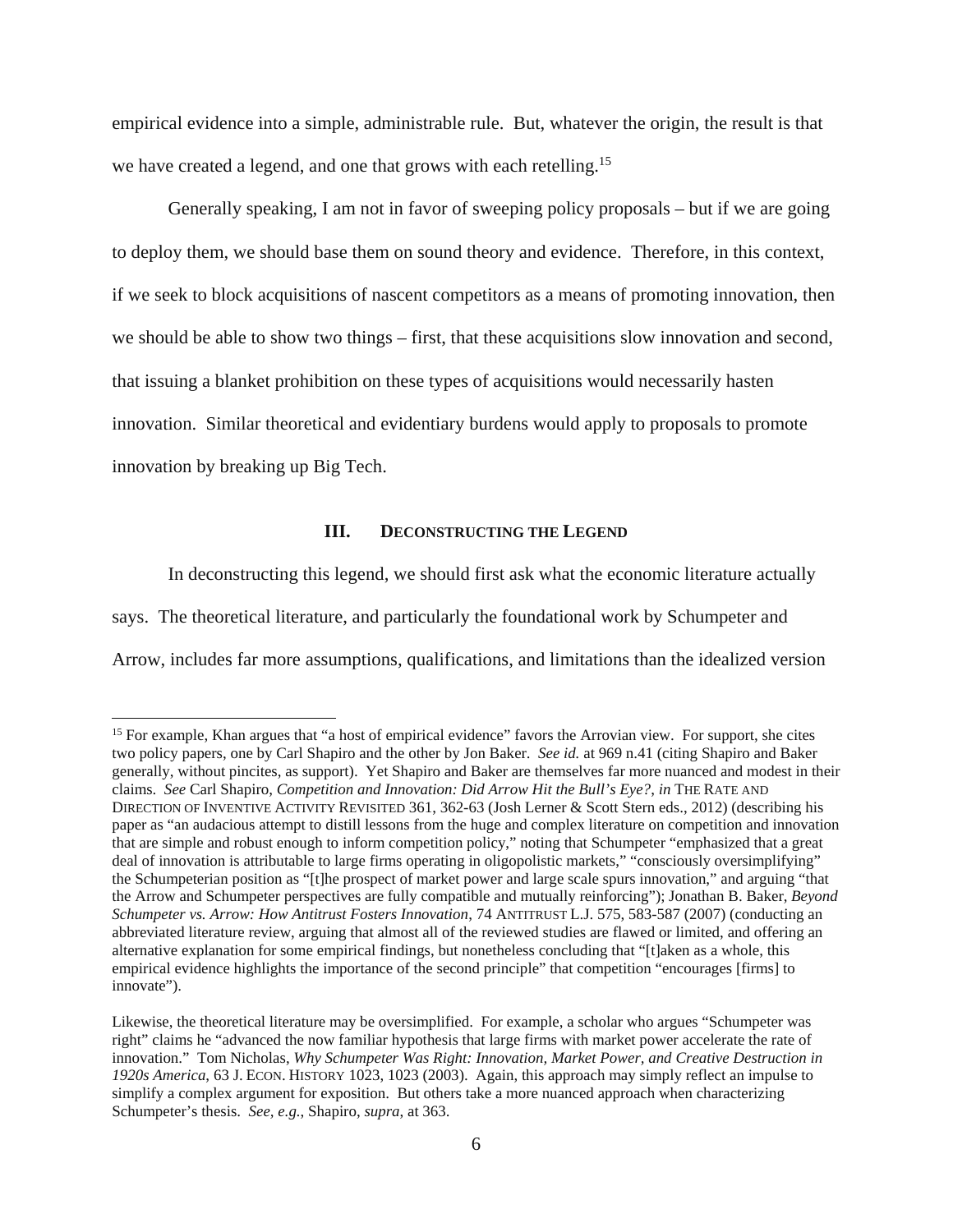less clear-cut than many observers claim. we commonly hear. And, contrary to what we often hear, the empirical literature finds no clear and robust relationship between innovation and market structure. Instead, it identifies a large number of factors that affect the pace and direction of innovation. In short, the evidence is far

#### **A. Theoretical Literature**

purpose of this analysis."<sup>20</sup> Let's start at the beginning, with Arrow and Schumpeter's theoretical articles. Today, Arrow apparently stands for the proposition that atomistic markets are always more innovative than concentrated ones.<sup>16</sup> If you read Arrow's seminal 1962 article,<sup>17</sup> you will indeed find a passage in which he said that "the incentive to innovate is less under monopolistic than under competitive conditions."18 Yet immediately before this statement you will find two qualifications that the modern Arrovian legend ignores. First, Arrow explained that the "monopolistic" conditions he has in mind are those in which a firm enjoys significant barriers to entry and in which "only the monopoly itself can invent."<sup>19</sup> I have practiced antitrust law for more than two decades, and I have yet to find a market in which only one firm can innovate. Second, in the same paragraph Arrow also said that "a situation of temporary monopoly, due perhaps to a previous innovation, which does not prevent the entrance of new firms with innovations of their own, is to be regarded as more nearly competitive than monopolistic for the

In other words, Arrow would characterize most – if not all – of the industries that exist today as "more nearly competitive than monopolistic," and therefore presumably more

<sup>&</sup>lt;sup>16</sup> See Wu, *supra* note 11.<br><sup>17</sup> Kenneth J. Arrow, *Economic Welfare and the Allocation of Resources for Invention, <i>in* THE RATE AND DIRECTION OF INVENTIVE ACTIVITY: ECONOMIC AND SOCIAL FACTORS 609 (1962). 18 *Id.* at 619.

 19 *Id.* 

 <sup>20</sup>*Id.*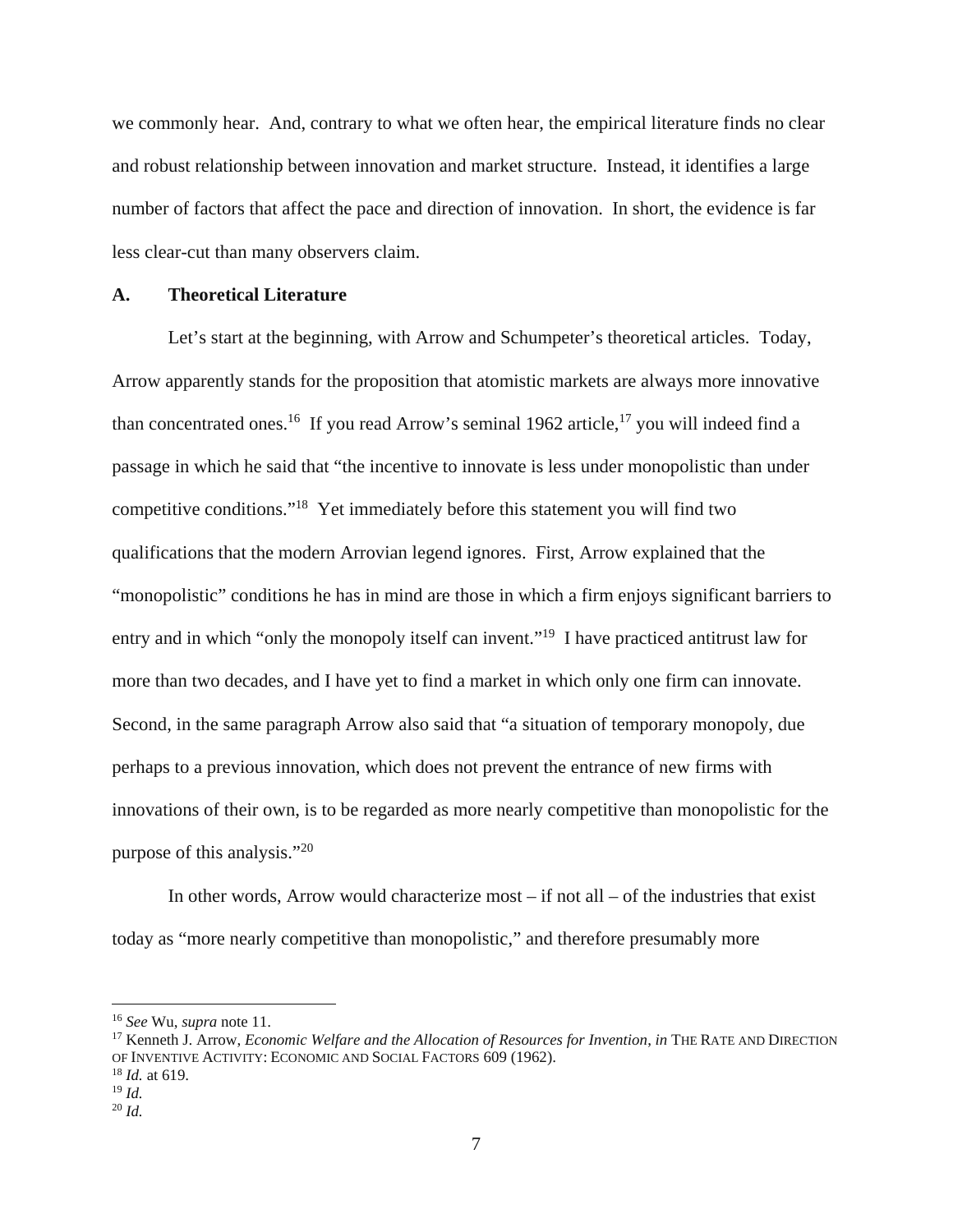innovative than his hypothetical pure monopolist. But observers now routinely argue that today's tech firms are precisely the kind of monopolists Arrow had in mind.<sup>21</sup>

from "new concerns, methods and industries" to "old concerns and established industries."<sup>24</sup> Sometimes good legends come in pairs, like Merlin and Excalibur. And so some have paired the Arrovian legend with a Schumpeterian one. Going back to the original work, Joseph Schumpeter's 1942 book, $^{22}$  I can confirm that Schumpeter did say "the trail [of innovation] leads not to the doors of those firms that work under conditions of comparatively free competition but precisely to the doors of the large concerns" and that "a shocking suspicion dawns upon us that big business may have had more to do with creating the standard of life than with keeping it down."23 Yet he also said that the "perennial gale" of "creative destruction" affects all firms, And, perhaps even more to the point, he also said his theory "does not amount to a case against state regulation," but instead shows "that there is no general case for indiscriminate 'trustbusting' or for the prosecution of everything that qualifies as a restraint of trade."<sup>25</sup> So what Schumpeter actually said bears little resemblance to the caricature we sometimes hear today.<sup>26</sup>

-

 ANTITRUST L.J. 313, 318 (2012) ("In more recent times, we might ask if Google would have continued to improve its search engine or developed Google+ if not facing serious challenges from Microsoft or Facebook, respectively. As Kenneth Arrow pointed out long ago, absent an external threat, a monopolist often has less to gain from As Kenneth Arrow pointed out long ago, absent an external threat, a monopolist often has less to gain from <sup>21</sup>*See, e.g.*, Tim Wu, *Taking Innovation Seriously: Antitrust Enforcement If Innovation Mattered Most*, 78 innovation, because it already controls the market.") (citing Arrow, *supra* note 17, at 619).<br><sup>22</sup> JOSEPH A. SCHUMPETER, CAPITALISM, SOCIALISM AND DEMOCRACY (3d. ed., 1962) (1942).<br><sup>23</sup> *Id.* at 82.<br><sup>24</sup> Schumpeter at 90

<sup>&</sup>lt;sup>22</sup> JOSEPH A. SCHUMPETER, CAPITALISM, SOCIALISM AND DEMOCRACY (3d. ed., 1962) (1942).

Old concerns and established industries, whether or not directly attacked, still live in the perennial gale. Situations emerge in the process of creative destruction in which many firms may have to perish that nevertheless would be able to live on vigorously and usefully if they could weather a particular storm.").  $^{25}$  *Id.* at 91.

 <sup>25</sup>*Id.* at 91. 26 Of course, some take an appropriately nuanced position. *See, e.g.*, Alan Devlin, *Antitrust as Regulation*, 49 SAN DIEGO L. REV. 823, 844 (2012) (arguing that "[b]roadly speaking, the Schumpeterian view counsels a laissez-faire approach to antitrust policy with respect to dominant-firm unilateral behavior" and that, if "policymakers wish to promote dynamic over static innovation," then "interventionalist antitrust policy aimed at fostering competition in monopolized markets may have undesirable results").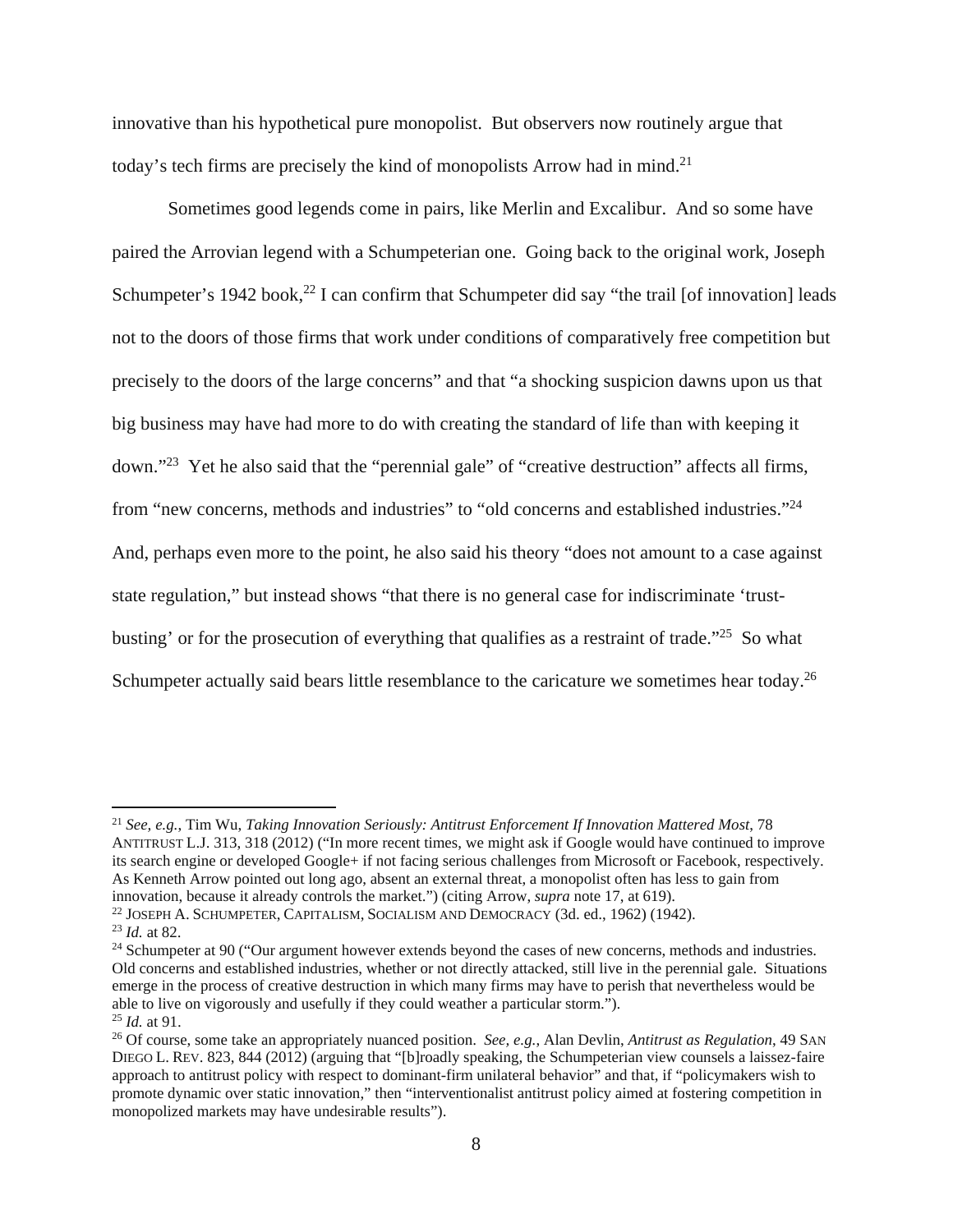#### **B. Empirical Literature**

Having corrected the theory, let's now turn to the empirical literature, which is quite voluminous. RAND economist Wesley Cohen's literature review cites almost 450 economics papers on the relationship between market structure and innovation, $^{27}$  but acknowledges that many more exist. Because this body of literature is so vast, I am not surprised that folks can point to a study here or there that supposedly demonstrates that atomistic markets are more innovative. But the relevant question is whether there are any robust results that hold across a wide range of studies. Although there is a growing body of literature reviews that attempt this feat, for today's purposes I will focus on two – the Cohen one I just mentioned and another by UC-Berkeley Economics Professor Richard Gilbert.<sup>28</sup> These widely cited studies, published in leading peer-reviewed journals, reach similar conclusions.

First, neither study found robust evidence that small firms "punched above their weight," so to speak, when it came to innovation. Gilbert finds that "[t]he empirical literature is generally consistent with the conclusion that R&D expenditures increase in proportion to business unit size above some threshold that varies across industries."29 Cohen likewise finds that large and small firms invest in R&D at similar rates.<sup>30</sup> Yet he also finds that large firms are better on some metrics and worse on others. He finds that "the number of innovations" – as opposed to R&D spending – "tends to increase less than proportionately with firm size, and the share of R&D

-

 ECONOMICS 129, 198-213 (2010) (References); *see also id.* at 131 ("Although the literature considered here is economics. Moreover, given a rapid growth in this literature since the 1995 review, the review of the more recent <sup>27</sup>*See* Wesley M. Cohen, *Fifty Years of Empirical Studies of Innovative Activity and Performance*, I HANDBOOKS IN extensive, this survey examines only studies of innovation that fall under the rubric of industrial organization empirical literature will be selective.").

<sup>28</sup>*See id.*; Richard Gilbert, *Looking for Mr. Schumpeter: Where Are We in the Competition-Innovation Debate?*, 6 INNOVATION POLICY AND THE ECONOMY 159 (2006).

<sup>&</sup>lt;sup>29</sup> Gilbert, *supra* note 28, at 205.<br><sup>30</sup> Cohen, *supra* note 27, at 137 ("[T]he robust empirical patterns relating to R&D and innovation to firm size are that R&D increases monotonically—and typically proportionately—with firm size among R&D performers within industries.")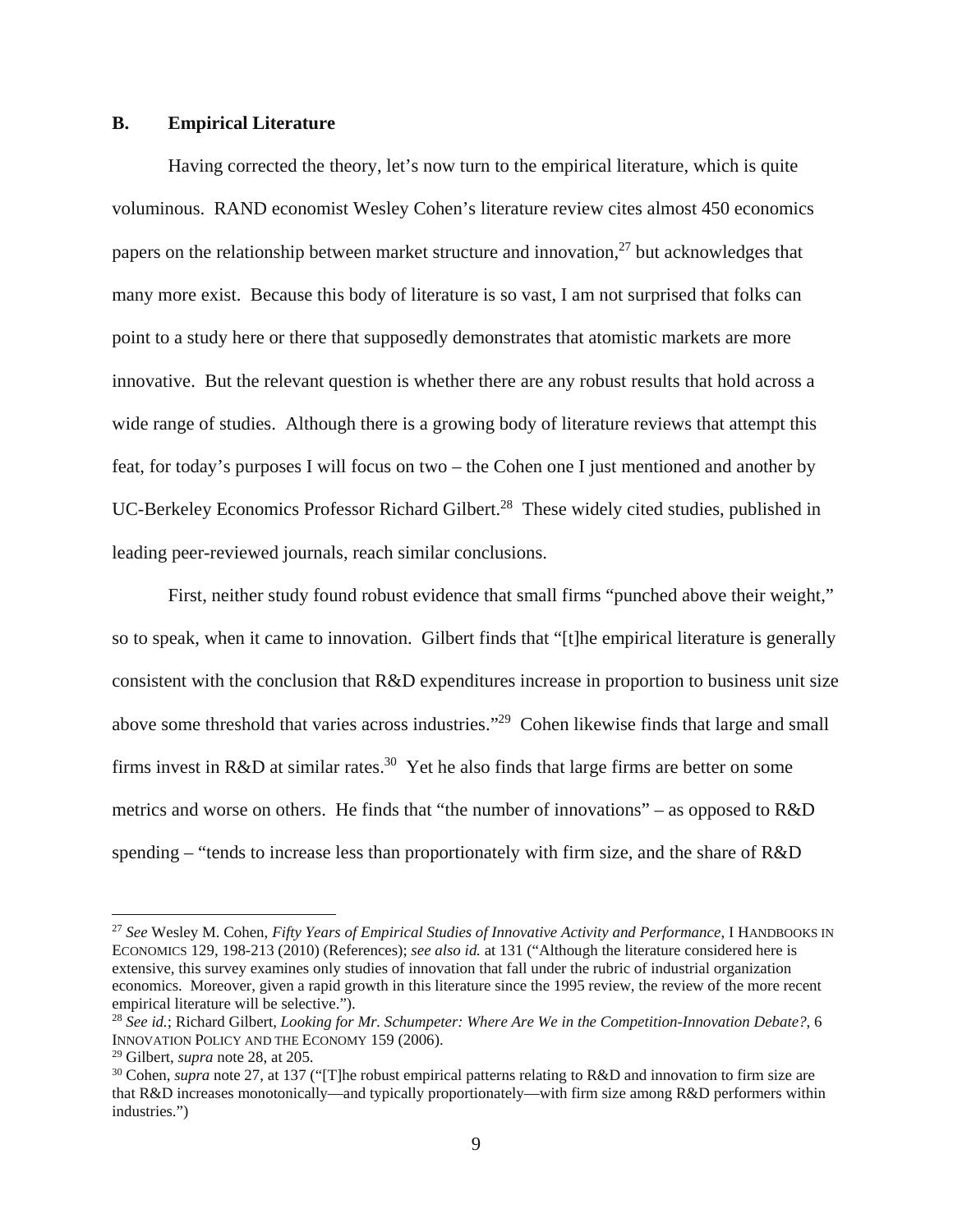effort dedicated to more incremental and process innovations tends to increase with firm size,"<sup>31</sup> but that larger firms also "appear to be better positioned to profit from the innovations they have in hand."<sup>32</sup> In other words, firm size does not appear to matter much in isolation, but may matter when combined with other variables.

gleaned from such findings is often limited in the absence of underlying theory."<sup>34</sup> Second, neither study found robust evidence that more competitive markets are necessarily more innovative. According to Gilbert, "neither theory nor empirical evidence supports a strong conclusion that competition is uniformly a stimulus to innovation" and "[t]here is little evidence that there is an optimal degree of competition to promote  $R&D$ ."<sup>33</sup> In a similar vein, Cohen concludes that "[p]erhaps one of the most basic lessons to emerge from the empirical literature is that, although testing loosely motivated hypotheses may yield empirical results, even robust ones, their interpretation can be challenging, and the insight that can be

So, to put it in more concrete policy terms, we cannot say that small firms always and everywhere are more innovative than large ones. Nor can we say that deconcentrating a market now dominated by a few large firms will necessarily result in more innovation.

#### **IV. TOWARDS A MORE NUANCED APPROACH**

So what can we say? Again, the empirical literature points the way. Cohen says "perhaps the most persistent finding concerning the effect of concentration on R&D intensity is that it depends upon other industry-level variables."<sup>35</sup> "It depends" – how you hear those words depends on where you sit. To an outside lawyer who bills by the hour, it's a dream come true.

<sup>31</sup> Cohen, *supra* note 27, at 137. 32 *Id.* at 140. 33 Gilbert, *supra* note 28, at 205-06. 34 Cohen, *supra* note 27, at 198. 35 *Id.* at 146.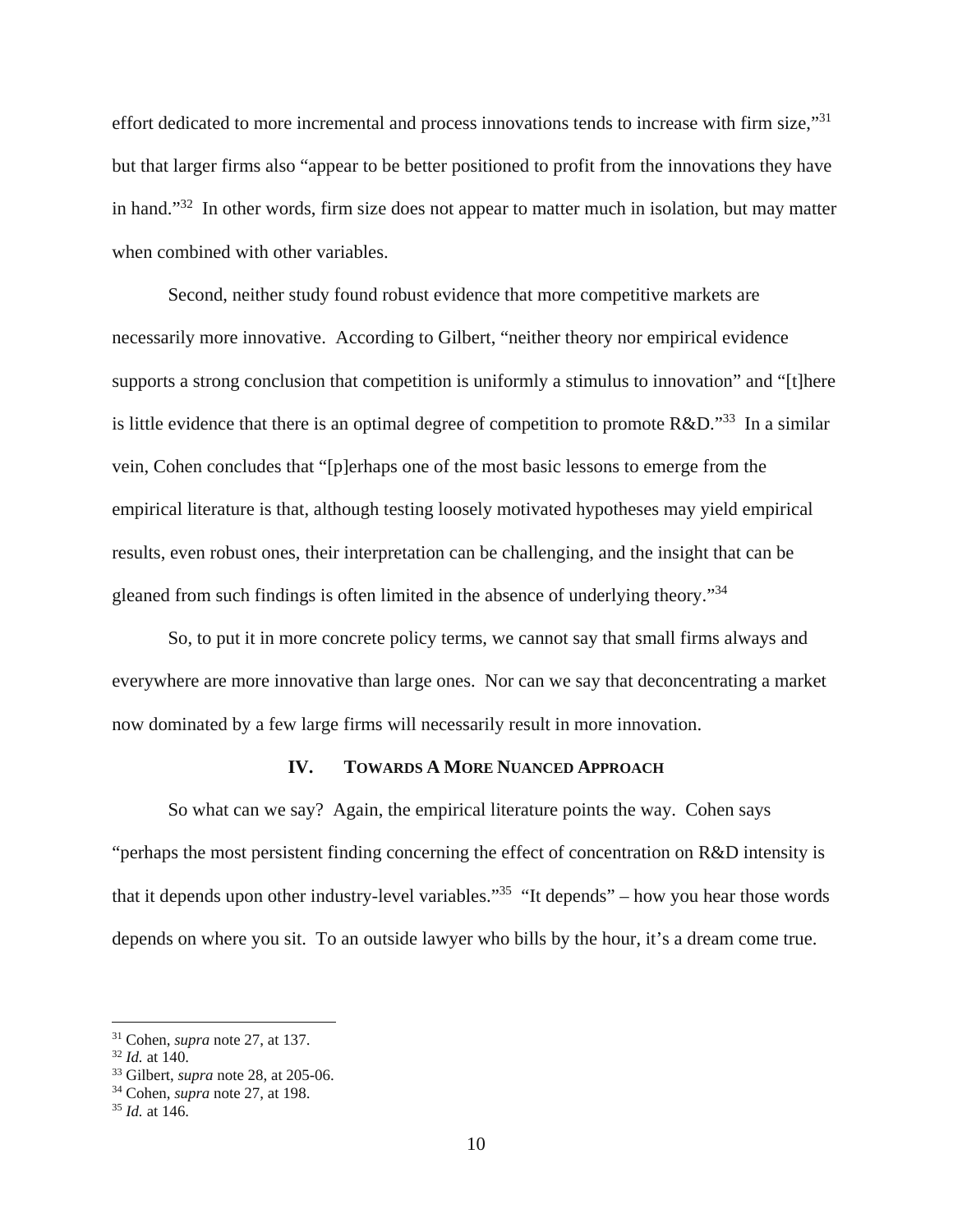To a business that pays by the hour, it's a nightmare. And to an academic, it's a clear path to tenure.

In the interests of time, I won't flesh out all of the variables upon which it depends.<sup>36</sup> But I will say they appear to fall into three broad categories.

The first category contains *variables specific to the innovation itself*. Much of the literature recognizes a distinction between incremental innovations and "radical," or "leapfrog," ones.37 For example, the invention of the transistor represented a radical leap over the earlier vacuum tube technology. The literature also frequently distinguishes between "process" innovations, which allow firms to make the same good more cheaply, and "product" ones that create an entirely new type of good.<sup>38</sup> Process innovations may make horse-drawn carriages less expensive to produce, while Henry Ford's product innovation of the horseless carriage gave us a transformative new product. And finally, some scholars distinguish between "winner take all" innovations and "cumulative" ones, where others may build upon each other's inventions.<sup>39</sup>

The second category contains *variables specific to the industry*, like consumer demand characteristics,  $40$  the level of intellectual property protection,  $41$  which some refer to as

 theoretical concepts like contestability, appropriability, and synergies. *See, e.g.*, Shapiro, *supra* note 15, at 363-65. <sup>36</sup> For example, I do not here discuss in detail an alternative strain in the literature that focuses upon broader These concepts are also relevant but beyond the scope of the discussion this evening. 37 Cohen, *supra* note 27, at 137 ("Though less explored than the relationship between firm size and innovations per

 versus product R&D, or to the generation of incremental versus more significant or "radical" (variously defined; see below) innovations."); Gilbert, *supra* note 28, at 172-75. R&D dollar due to limited availability of data (see below), scholars have also examined the relationship between firm size and the types of innovation pursued, focusing on the degree to which firm size is related to process

 conclusion, there is modest support for the proposition that process innovations, which tend to be used internally, are <sup>38</sup> Cohen, *supra* note 27, at 137 (quoted immediately above); Gilbert, *supra* note 28, at 161 ("As a general more profitable for large businesses, because the benefits of process innovations are proportional to the level of production to which the innovations apply. For product innovations, there is little evidence to support the Schumpeterian view that monopoly or highly concentrated market structures promote innovation, and some evidence supporting the conclusion that innovation thrives in more competitive markets.").

<sup>39</sup>*See, e.g.*, Gilbert, *supra* note 28, at 202 (describing branded pharmaceutical innovation as cumulative but noting that first movers enjoy a significant advantage over later entrants).

<sup>40</sup> Cohen, *supra* note 27, at 169-172. 41 Gilbert, *supra* note 28, at 192-93.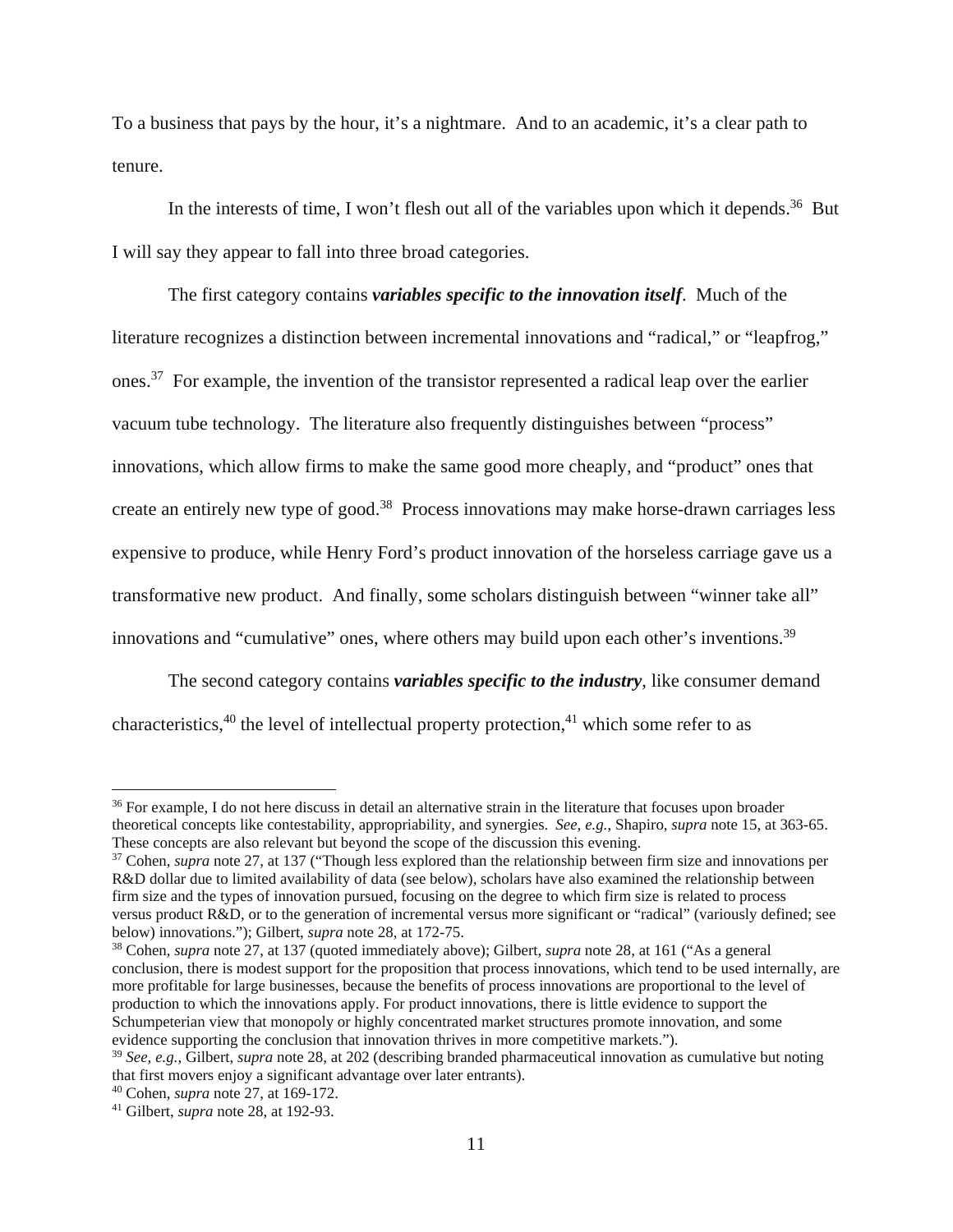"invent around" a patent, providing a patentee with a near-complete ability to exclude rivals.<sup>45</sup> patents, which may cover only one of three or four different ways to accomplish a task.<sup>46</sup> "appropriability,"<sup>42</sup> the relative "maturity" of the industry,  $43$  and the inherent level of technological opportunities.<sup>44</sup> For example, Cohen suggests that innovation is greater in the pharmaceutical industry because the nature of small-molecule drugs makes it very difficult to In contrast, he believes that it is significantly easier to design around electrical or mechanical Industry clustering may also explain why some industries are more innovative than others. The American semiconductor industry clustered in Silicon Valley; the global finance industry clustered in New York, London, Singapore, Frankfurt, and Zurich. Clusters may promote the development of specialized labor forces and the diffusion of new ideas among firms, $47$  thereby increasing the pace of innovation and making more intensive use of the unpatented innovations that have already occurred.<sup>48</sup>

The third category contains *variables specific to the firm*, like the firm's culture, leadership, and inherent capacity to absorb and apply new innovations.<sup>49</sup> For example, Cohen hypothesizes that firms may have differential capacities to assimilate and use new technologies.<sup>50</sup>

<sup>&</sup>lt;sup>42</sup> See Cohen, supra note 27, at 182-193; see also Shapiro, supra note 15, at 364.<br><sup>43</sup> Cohen, supra note 27, at 139 n.9 & 140 (discussing Zoltan J. Acs & David B. Audretsch, *Innovation, Market Structure, and Firm Size*, 71 REV. ECON. & STAT. 567 (1987); NANCY S. DORFMAN, INNOVATION AND MARKET STRUCTURE: LESSONS FROM THE COMPUTER AND SEMICONDUCTOR INDUSTRIES (1987)).<br><sup>44</sup> Gilbert, *supra* note 28, at 194-95.<br><sup>45</sup> Cohen, *supra* note 27, at 183 n.71 (discussing Richard C. Levin et al., *Appropriating the Returns* 

 $46$  Id. *Research and Development*, 1987 BROOKINGS PAPERS ON ECONOMIC ACTIVITY 783 (1987)).

 <sup>47</sup>*See, e.g.*, EUROPEAN COMMISSION, DIRECTORATE-GENERAL FOR ENTERPRISE AND INDUSTRY, EU CLUSTER MAPPING AND STRENGTHENING CLUSTERS IN EUROPE, Europe Innova Paper No. 12, 2009, *available at* 

 http://publications.europa.eu/resource/cellar/6f14c45f-7d6a-49c7-9bbf-785b313657d4.0001.02/DOC\_1 48 *See, e.g.*, CHARLES R. MORRIS, THE DAWN OF INNOVATION, ch. 4 (2012) (describing the development of interchangeable parts and specialization of labor as first occurring among the arms manufacturers that clustered around the U.S. Armory in Springfield, Massachusetts in the early 19<sup>th</sup> century).

 within an industry, its effect for any given firm may be conditioned by whether the firm possesses the ability to evaluate, assimilate, and exploit the relevant knowledge. More generally, to understand how and to what degree <sup>49</sup> See Cohen, *supra* note 27, at 195.<br><sup>50</sup> *Id.* ("Thus, while one may assume that there is some latent technological opportunity that is uniform across firms